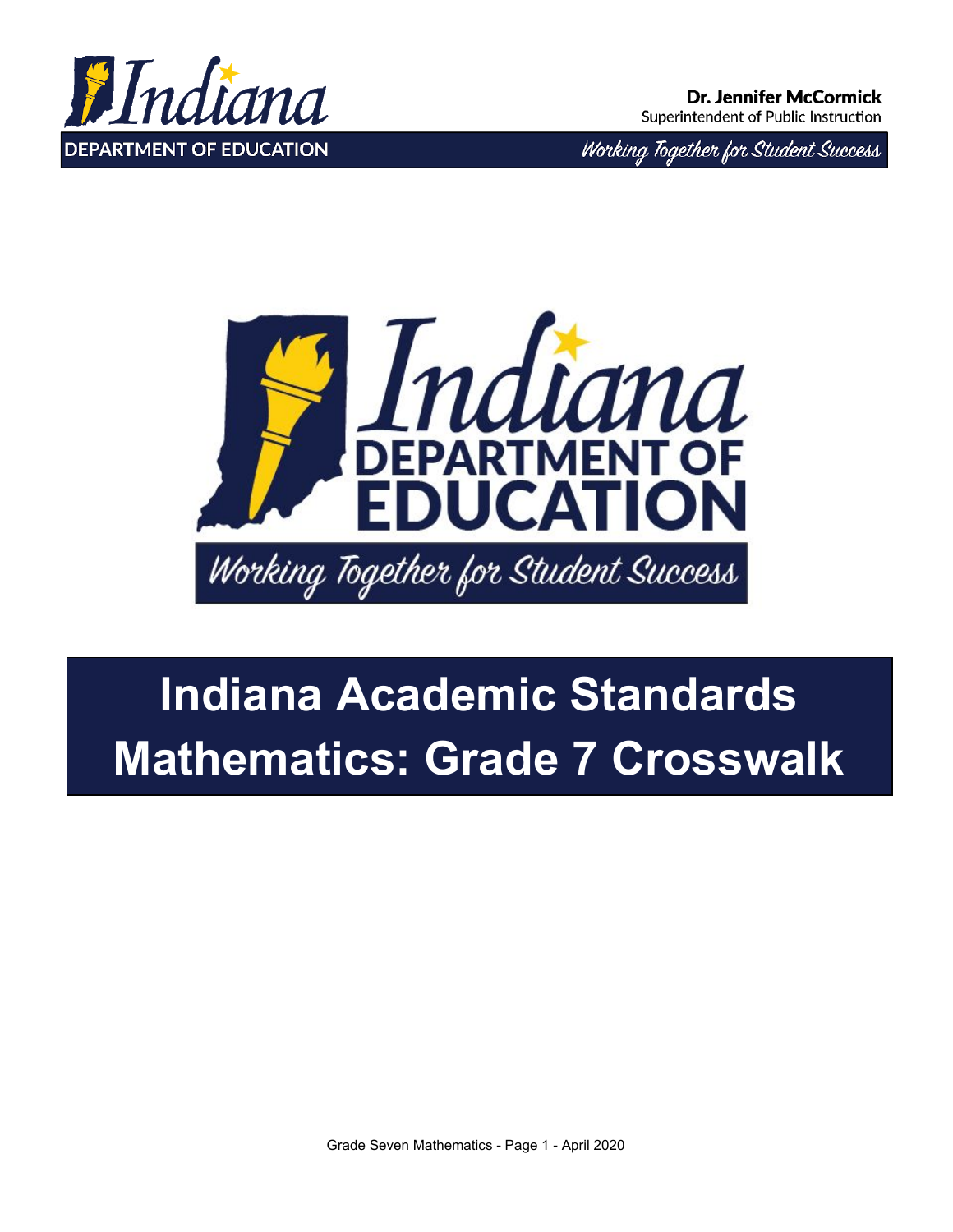

| <b>2014 Standard Language</b>                                                                                                                                                                                                                                                                                                                 | <b>2020 Standard Language</b>                                                                                                                                                                                                                                                                                                                                | <b>Changes</b>                                                                                                                                                                                 |  |
|-----------------------------------------------------------------------------------------------------------------------------------------------------------------------------------------------------------------------------------------------------------------------------------------------------------------------------------------------|--------------------------------------------------------------------------------------------------------------------------------------------------------------------------------------------------------------------------------------------------------------------------------------------------------------------------------------------------------------|------------------------------------------------------------------------------------------------------------------------------------------------------------------------------------------------|--|
| <b>Grade Seven</b>                                                                                                                                                                                                                                                                                                                            |                                                                                                                                                                                                                                                                                                                                                              |                                                                                                                                                                                                |  |
|                                                                                                                                                                                                                                                                                                                                               | <b>Number Sense</b>                                                                                                                                                                                                                                                                                                                                          |                                                                                                                                                                                                |  |
| 7.NS.1 Find the prime<br>factorization of whole numbers<br>and write the results using<br>exponents.                                                                                                                                                                                                                                          | 7.NS.1 Find the prime<br>factorization of whole numbers<br>and write the results using<br>exponents.                                                                                                                                                                                                                                                         | No Change                                                                                                                                                                                      |  |
| 7.NS.2 Understand the inverse<br>relationship between squaring<br>and finding the square root of a<br>perfect square integer. Find<br>square roots of perfect square<br>integers.                                                                                                                                                             | 7.NS.2 Understand the inverse<br>relationship between squaring<br>and finding the square root of a<br>perfect square whole number.<br>Find square roots of perfect<br>square whole numbers.                                                                                                                                                                  | Removed <i>integer</i><br>Added whole number                                                                                                                                                   |  |
| 7.NS.3 Know there are rational<br>and irrational numbers.<br>Identify, compare, and order<br>rational and common irrational<br>numbers (e.g. $\sqrt{2}$ , $\sqrt{3}$ , $\sqrt{5}$ , $\Box$ )<br>and plot them on a number<br>line.                                                                                                            | 7.NS.3 Know there are rational<br>and irrational numbers.<br>Identify, compare, and order<br>rational and irrational numbers<br>(e.g. $\sqrt{2}$ , $\sqrt{3}$ , $\sqrt{5}$ , $\Box$ ) and plot<br>them on a number line.                                                                                                                                     | Removed common<br>Added e.g.                                                                                                                                                                   |  |
|                                                                                                                                                                                                                                                                                                                                               | <b>Computation</b>                                                                                                                                                                                                                                                                                                                                           |                                                                                                                                                                                                |  |
| 7.C.1 Understand $p + q$ as the<br>number located a distance  q <br>from p, in the positive or<br>negative direction, depending<br>on whether q is positive or<br>negative. Show that a number<br>and its opposite have a sum of<br>0 (are additive inverses).<br>Interpret sums of rational<br>numbers by describing<br>real-world contexts. | 7.C.1 Understand $p + q$ as the<br>number located a distance  q <br>from p, in the positive or<br>negative direction, depending<br>on whether q is positive or<br>negative. Show on a number<br>line that a number and its<br>opposite have a sum of 0 (are<br>additive inverses). Find and<br>interpret sums of rational<br>numbers in real-world contexts. | Removed Interpret sums of<br>rational numbers by describing<br>real-world contexts<br>Added on a number line<br>Added find and interpret sums<br>of rational numbers in<br>real-world contexts |  |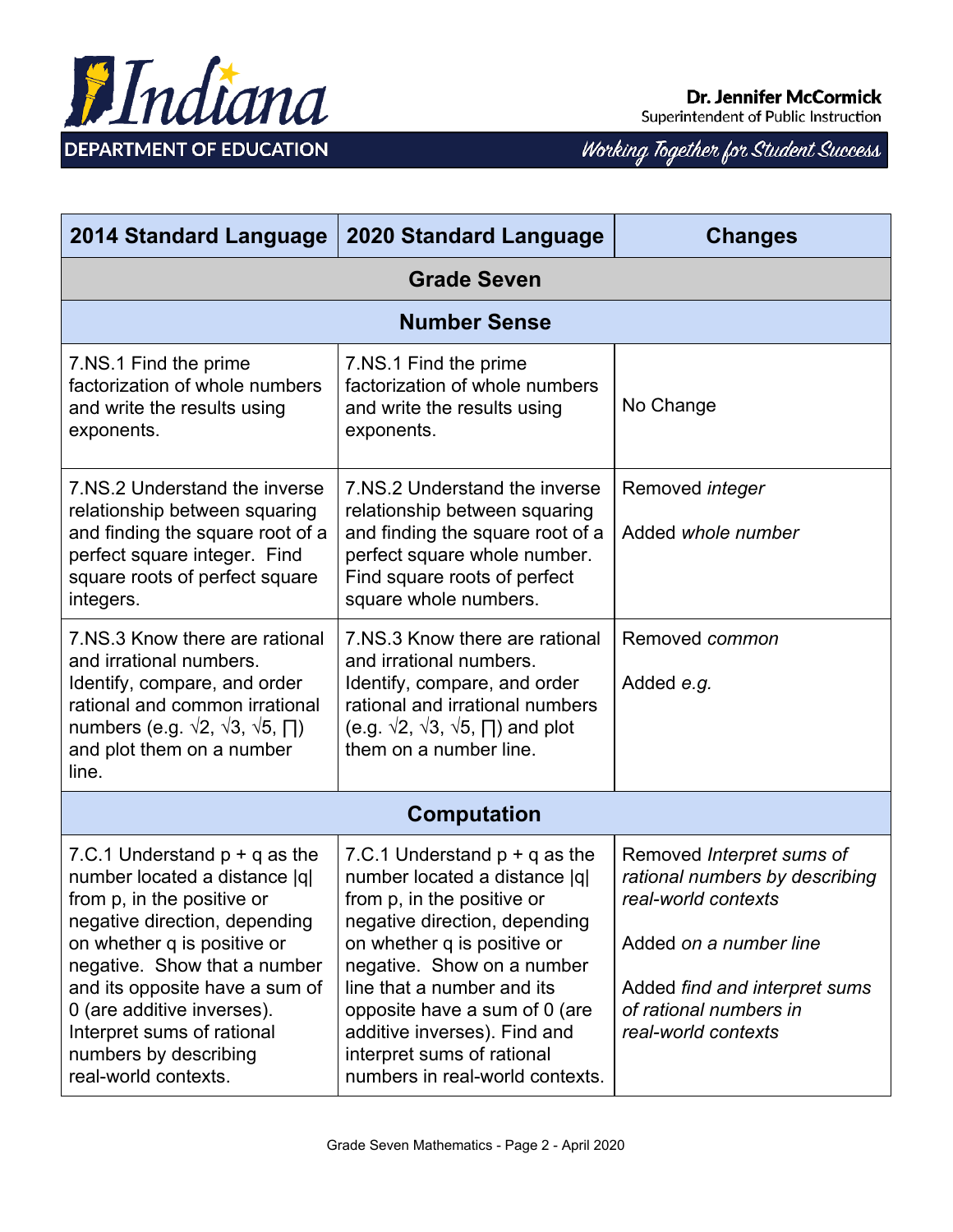



|  | Working Together for Student Success |
|--|--------------------------------------|
|  |                                      |

| 7.C.2 Understand subtraction<br>of rational numbers as adding<br>the additive inverse, $p - q = p$<br>$+$ (-q). Show that the distance<br>between two rational numbers<br>on the number line is the<br>absolute value of their<br>difference, and apply this<br>principle in real-world contexts.                                 | 7.C.2 Understand subtraction<br>of rational numbers as adding<br>the additive inverse, $p - q = p$<br>$+$ (-q). Show that the distance<br>between two rational numbers<br>on the number line is the<br>absolute value of their<br>difference, and apply this<br>principle in real-world contexts.                                 | No Change                                                                                         |
|-----------------------------------------------------------------------------------------------------------------------------------------------------------------------------------------------------------------------------------------------------------------------------------------------------------------------------------|-----------------------------------------------------------------------------------------------------------------------------------------------------------------------------------------------------------------------------------------------------------------------------------------------------------------------------------|---------------------------------------------------------------------------------------------------|
| 7.C.3 Understand that<br>multiplication is extended from<br>fractions to rational numbers<br>by requiring that operations<br>continue to satisfy the<br>properties of operations,<br>particularly the distributive<br>property, leading to products<br>such as $(-1)(-1) = 1$ and the<br>rules for multiplying signed<br>numbers. | 7.C.3 Understand that<br>multiplication is extended from<br>fractions to rational numbers<br>by requiring that operations<br>continue to satisfy the<br>properties of operations,<br>particularly the distributive<br>property, leading to products<br>such as $(-1)(-1) = 1$ and the<br>rules for multiplying signed<br>numbers. | No Change                                                                                         |
| 7.C.4 Understand that integers<br>can be divided, provided that<br>the divisor is not zero, and that<br>every quotient of integers (with<br>non-zero divisor) is a rational<br>number. Understand that<br>if p and q are integers, then<br>$-(p/q) = (-p)/q = p/(-q)$ .                                                           | 7.C.4 Understand that integers<br>can be divided, provided that<br>the divisor is not zero.<br>Understand that if p and q are<br>integers, then $-(p/q)$ =<br>$(-p)/q = p/(-q)$ .                                                                                                                                                 | Removed and that every<br>quotient of integers (with<br>non-zero divisor) is a rational<br>number |
| 7.C.5 Compute unit rates<br>associated with ratios of<br>fractions, including ratios of<br>lengths, areas, and other<br>quantities measured in like or<br>different units.                                                                                                                                                        | 7.C.5 Compute unit rates<br>associated with ratios of<br>fractions, including ratios of<br>lengths, areas, and other<br>quantities measured in like or<br>different units.                                                                                                                                                        | No Change                                                                                         |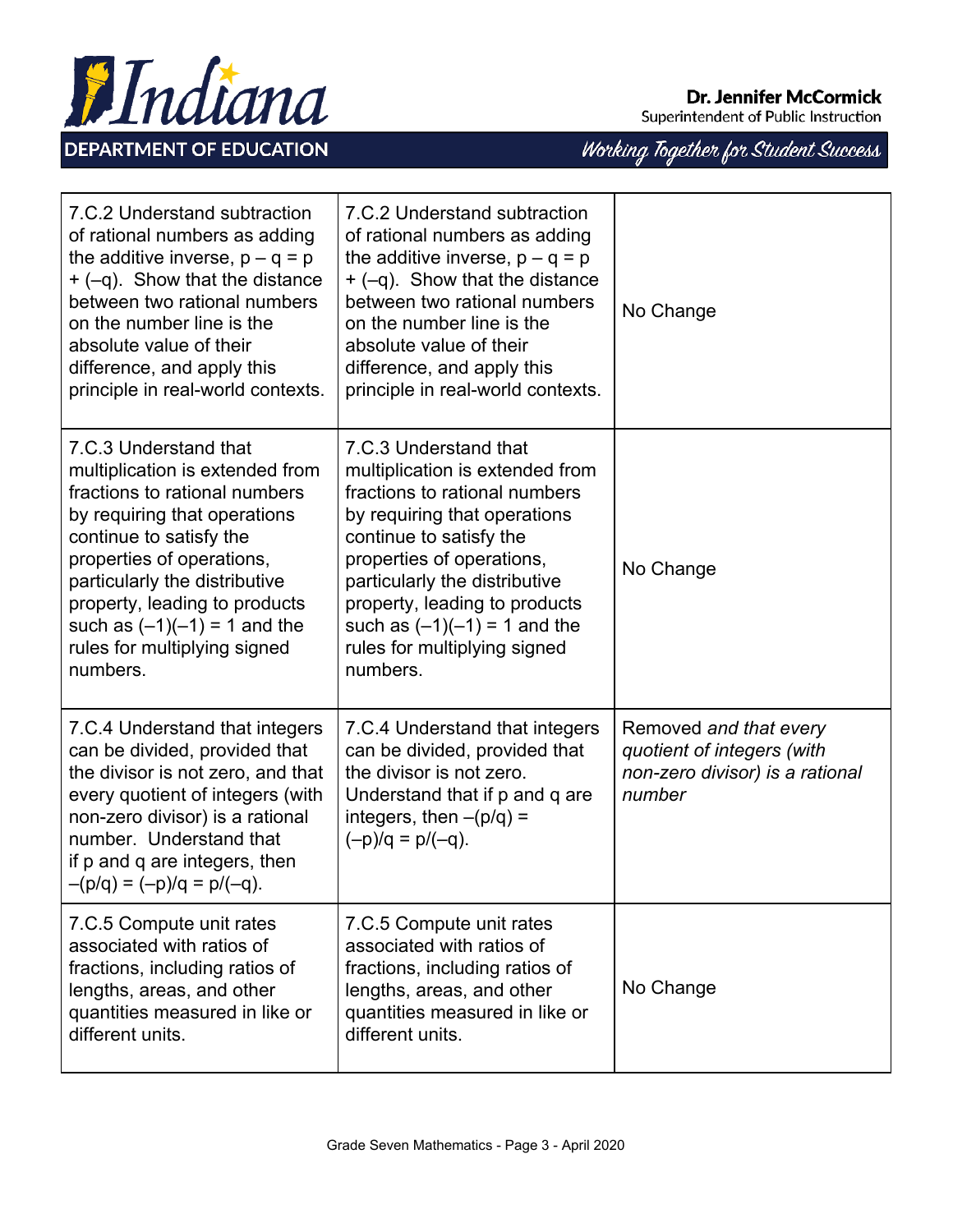

## **Dr. Jennifer McCormick**

Superintendent of Public Instruction

| 7.C.6 Use proportional<br>relationships to solve ratio and<br>percent problems with multiple<br>operations, such as the<br>following: simple interest, tax,<br>markups, markdowns,<br>gratuities, commissions, fees,<br>conversions within and across<br>measurement systems,<br>percent increase and<br>decrease, and percent error.           | 7.C.6 Use proportional<br>relationships to solve ratio and<br>percent problems with multiple<br>operations (e.g. simple<br>interest, tax, markups,<br>markdowns, gratuities,<br>conversions within and across<br>measurement systems, and<br>percent increase and<br>decrease).                                                                                        | Removed such as the<br>following, commissions, fees,<br>Removed and percent error<br>Added e.g.<br>Added and |
|-------------------------------------------------------------------------------------------------------------------------------------------------------------------------------------------------------------------------------------------------------------------------------------------------------------------------------------------------|------------------------------------------------------------------------------------------------------------------------------------------------------------------------------------------------------------------------------------------------------------------------------------------------------------------------------------------------------------------------|--------------------------------------------------------------------------------------------------------------|
| 7.C.7 Compute with rational<br>numbers fluently using a<br>standard algorithmic approach.                                                                                                                                                                                                                                                       | 7.C.7 Compute fluently with<br>rational numbers using an<br>algorithmic approach.                                                                                                                                                                                                                                                                                      | Removed fluently<br>Removed standard<br>Added fluently                                                       |
| 7.C.8 Solve real-world<br>problems with rational numbers<br>by using one or two operations.                                                                                                                                                                                                                                                     | 7.C.8 Solve real-world<br>problems with rational numbers<br>by using one or two operations.                                                                                                                                                                                                                                                                            | No Change                                                                                                    |
|                                                                                                                                                                                                                                                                                                                                                 | <b>Algebra and Functions</b>                                                                                                                                                                                                                                                                                                                                           |                                                                                                              |
| 7.AF.1 Apply the properties of<br>operations (e.g., identity,<br>inverse, commutative,<br>associative, distributive<br>properties) to create equivalent<br>linear expressions, including<br>situations that involve factoring<br>(e.g., given 2x - 10, create an<br>equivalent expression $2(x - 5)$ ).<br>Justify each step in the<br>process. | 7.AF.1 Apply the properties of<br>operations (e.g., identity,<br>inverse, commutative,<br>associative, distributive<br>properties) to create equivalent<br>linear expressions, including<br>situations that involve factoring<br>out a common number (e.g.,<br>given 2x - 10, create an<br>equivalent expression $2(x - 5)$ ).<br>Justify each step in the<br>process. | Added out a common number                                                                                    |
| 7.AF.2 Solve equations of the<br>form $px + q = r$ and $p(x + q) = r$<br>fluently, where p, q, and r are<br>specific rational numbers.                                                                                                                                                                                                          | 7.AF.2 Solve equations of the<br>form $px + q = r$ and $p(x + q) = r$<br>fluently, where p, q, and r are<br>specific rational numbers.                                                                                                                                                                                                                                 | No Change                                                                                                    |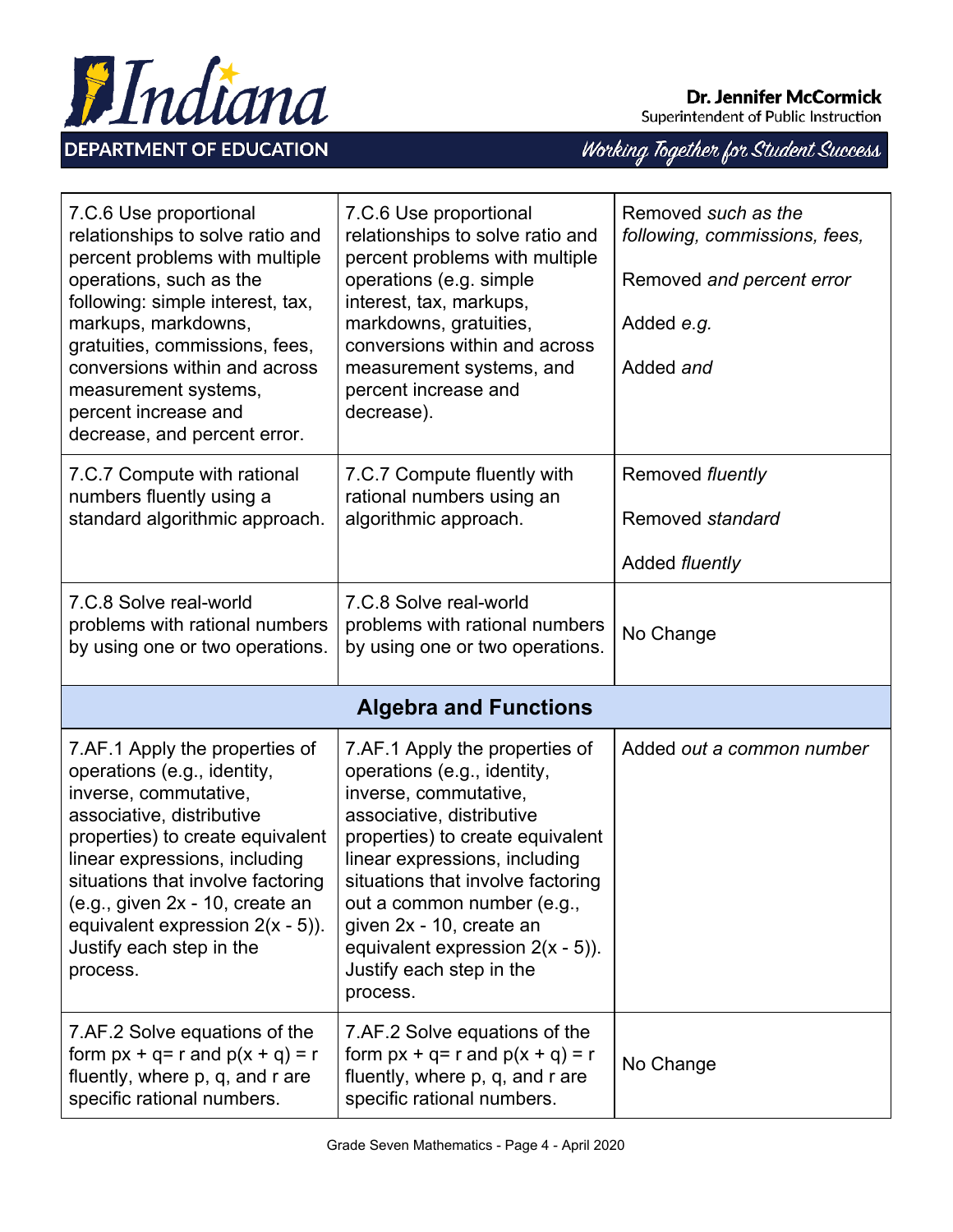



| Working Together for Student Success |  |  |
|--------------------------------------|--|--|
|                                      |  |  |

| Represent real-world problems<br>using equations of these forms<br>and solve such problems.                                                                                                                                                                                                                                                               | Represent real-world problems<br>using equations of these forms<br>and solve such problems.                                                                                                                                                                                                                                                               |           |
|-----------------------------------------------------------------------------------------------------------------------------------------------------------------------------------------------------------------------------------------------------------------------------------------------------------------------------------------------------------|-----------------------------------------------------------------------------------------------------------------------------------------------------------------------------------------------------------------------------------------------------------------------------------------------------------------------------------------------------------|-----------|
| 7.AF.3 Solve inequalities of the<br>form $px +q (> or z)$ r or $px + q$<br>$(<$ or $\leq$ ) r, where p, q, and r are<br>specific rational numbers.<br>Represent real-world problems<br>using inequalities of these<br>forms and solve such<br>problems. Graph the solution<br>set of the inequality and<br>interpret it in the context of the<br>problem. | 7.AF.3 Solve inequalities of the<br>form $px +q (> or z)$ r or $px + q$<br>$(<$ or $\leq$ ) r, where p, q, and r are<br>specific rational numbers.<br>Represent real-world problems<br>using inequalities of these<br>forms and solve such<br>problems. Graph the solution<br>set of the inequality and<br>interpret it in the context of the<br>problem. | No Change |
| 7.AF.4 Define slope as vertical<br>change for each unit of<br>horizontal change and<br>recognize that a constant rate<br>of change or constant slope<br>describes a linear function.<br>Identify and describe situations<br>with constant or varying rates<br>of change.                                                                                  | 7.AF.4 Define slope as vertical<br>change for each unit of<br>horizontal change and<br>recognize that a constant rate<br>of change or constant slope<br>describes a linear function.<br>Identify and describe situations<br>with constant or varying rates<br>of change.                                                                                  | No Change |
| 7.AF.5 Graph a line given its<br>slope and a point on the line.<br>Find the slope of a line given<br>its graph.                                                                                                                                                                                                                                           | 7.AF.5 Graph a line given its<br>slope and a point on the line.<br>Find the slope of a line given<br>its graph.                                                                                                                                                                                                                                           | No Change |
| 7.AF.6 Decide whether two<br>quantities are in a proportional<br>relationship (e.g., by testing for<br>equivalent ratios in a table or<br>graphing on a coordinate plane<br>and observing whether the<br>graph is a straight line through                                                                                                                 | 7.AF.6 Decide whether two<br>quantities are in a proportional<br>relationship (e.g., by testing for<br>equivalent ratios in a table or<br>graphing on a coordinate plane<br>and observing whether the<br>graph is a straight line through                                                                                                                 | No Change |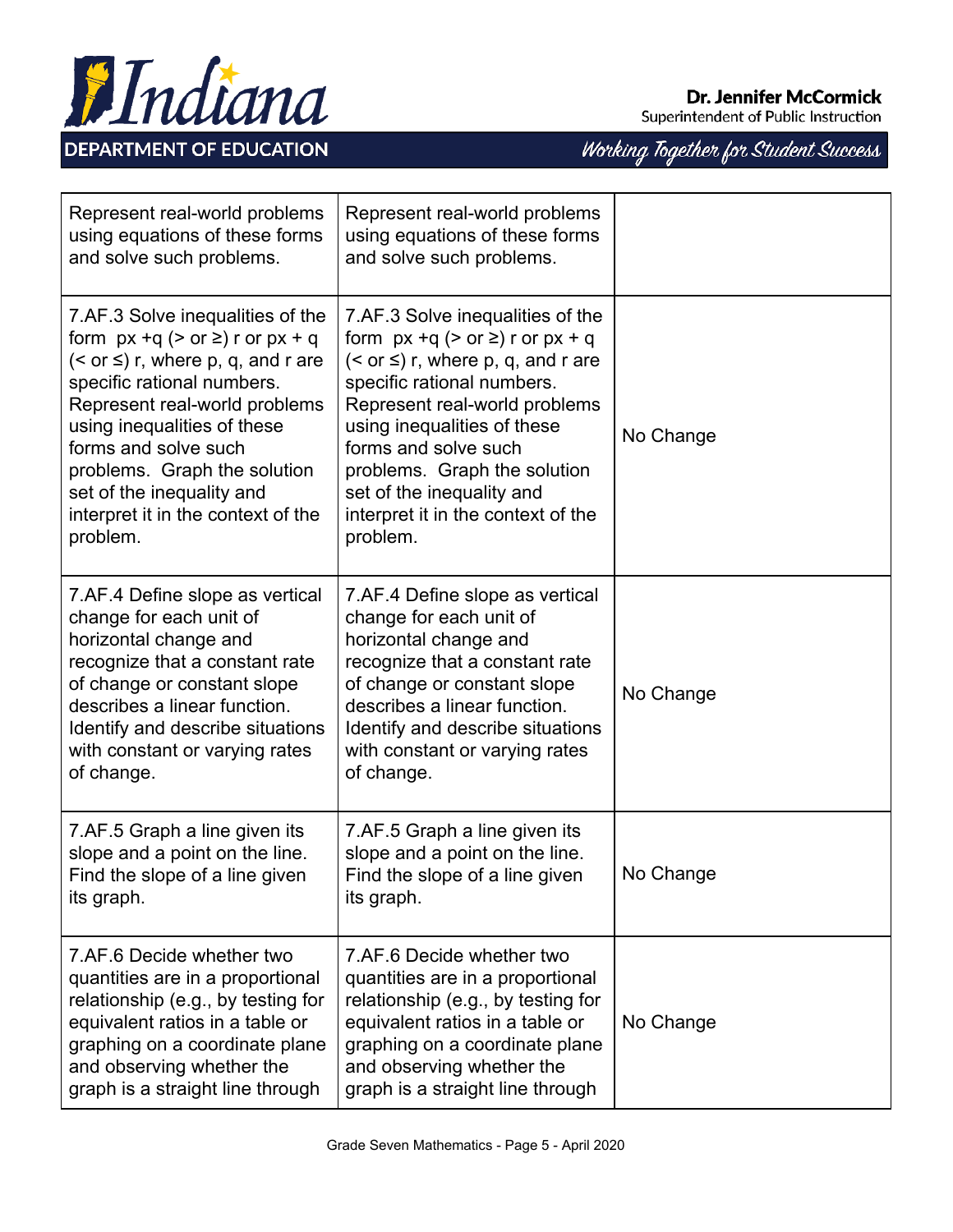

**Dr. Jennifer McCormick** 

Superintendent of Public Instruction

| the origin).                                                                                                                                                                                                                                                                                                                                                 | the origin).                                                                                                                                                                                                                                                                                                                                                       |                                                                                                                                      |  |
|--------------------------------------------------------------------------------------------------------------------------------------------------------------------------------------------------------------------------------------------------------------------------------------------------------------------------------------------------------------|--------------------------------------------------------------------------------------------------------------------------------------------------------------------------------------------------------------------------------------------------------------------------------------------------------------------------------------------------------------------|--------------------------------------------------------------------------------------------------------------------------------------|--|
| 7.AF.7 Identify the unit rate or<br>constant of proportionality in<br>tables, graphs, equations, and<br>verbal descriptions of<br>proportional relationships.                                                                                                                                                                                                | 7.AF.7 Identify the unit rate or<br>constant of proportionality in<br>tables, graphs, equations, and<br>verbal descriptions of<br>proportional relationships.                                                                                                                                                                                                      | No Change                                                                                                                            |  |
| 7.AF.8 Explain what the<br>coordinates of a point on the<br>graph of a proportional<br>relationship mean in terms of<br>the situation, with special<br>attention to the points $(0, 0)$<br>and $(1,r)$ , where r is the unit<br>rate.                                                                                                                        | 7.AF.8 Explain what the<br>coordinates of a point on the<br>graph of a proportional<br>relationship mean in terms of<br>the situation, with special<br>attention to the points $(0, 0)$<br>and $(1,r)$ , where r is the unit<br>rate.                                                                                                                              | No Change                                                                                                                            |  |
| 7.AF.9 Identify real-world and<br>other mathematical situations<br>that involve proportional<br>relationships. Write equations<br>and draw graphs to represent<br>proportional relationships. and<br>recognize that these situations<br>are described by a linear<br>function in the form $y = mx$ ,<br>where the unit rate, m, is the<br>slope of the line. | 7.AF.9 Represent real-world<br>and other mathematical<br>situations that involve<br>proportional relationships.<br>Write equations and draw<br>graphs to represent these<br>proportional relationships.<br>Recognize that these situations<br>are described by a linear<br>function in the form $y = mx$ ,<br>where the unit rate, m, is the<br>slope of the line. | Replaced <i>identify</i> with<br>represent<br>Removed and<br>Added these                                                             |  |
| <b>Geometry and Measurement</b>                                                                                                                                                                                                                                                                                                                              |                                                                                                                                                                                                                                                                                                                                                                    |                                                                                                                                      |  |
| 7. GM. 1 Draw triangles<br>(freehand, with ruler and<br>protractor, and using<br>technology) with given<br>conditions from three<br>measures of angles or sides,<br>and notice when the conditions                                                                                                                                                           | 7. GM. 1 Explore triangles with<br>given conditions from three<br>measures of angles or sides,<br>noticing when the conditions<br>determine a unique triangle,<br>more than one triangle, or no<br>triangle.                                                                                                                                                       | Replaced draw with explore.<br>Removed (freehand, with ruler<br>and protractor, and using<br>technology)<br>Replaced and notice with |  |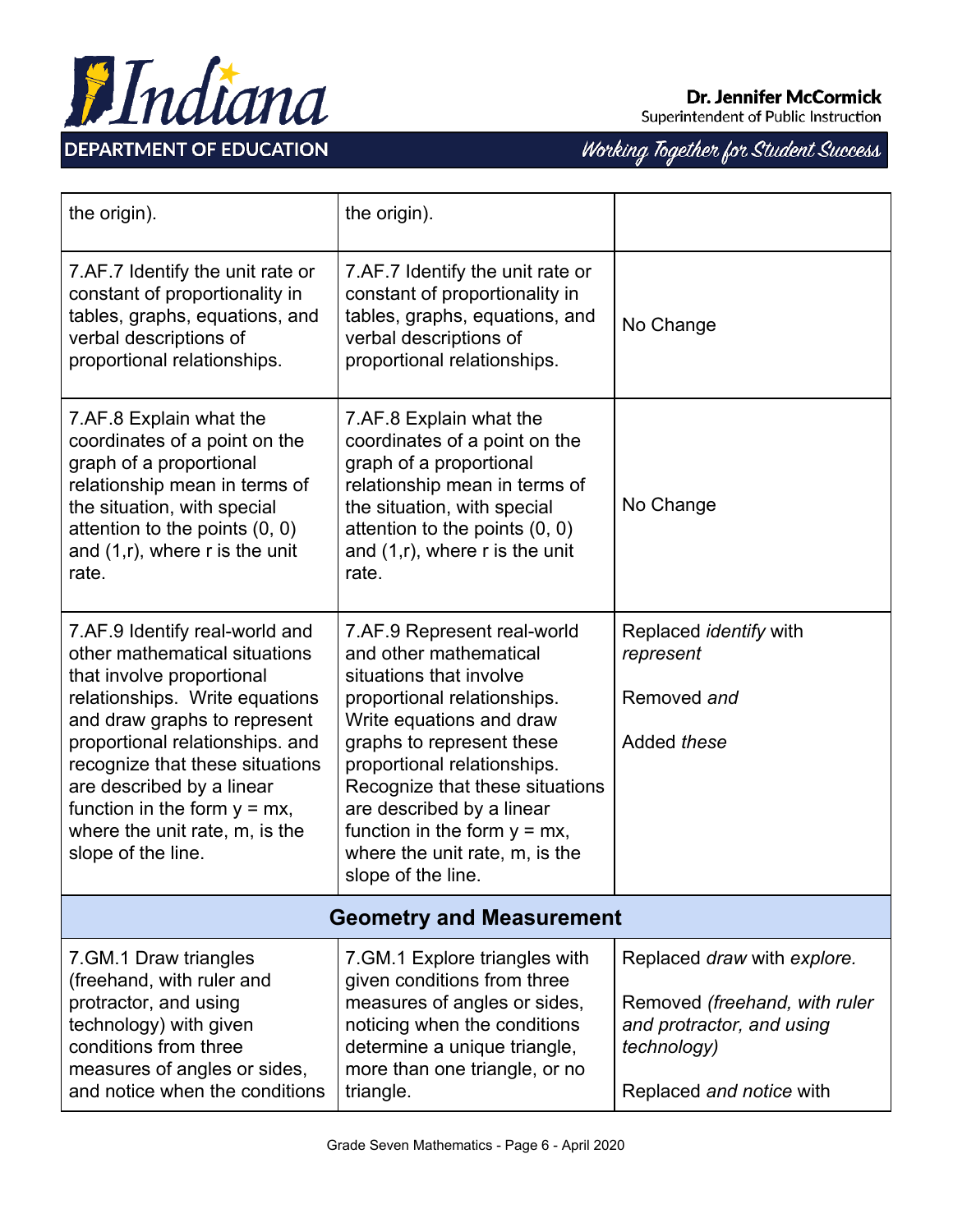

**Dr. Jennifer McCormick** 

Superintendent of Public Instruction

| determine a unique triangle,<br>more than one triangle, or no<br>triangle.                                                                                                                                                                                   |                                                                                                                                                                                                                                                              | noticing                                          |
|--------------------------------------------------------------------------------------------------------------------------------------------------------------------------------------------------------------------------------------------------------------|--------------------------------------------------------------------------------------------------------------------------------------------------------------------------------------------------------------------------------------------------------------|---------------------------------------------------|
| 7. GM.2 Identify and describe<br>similarity relationships of<br>polygons including the<br>angle-angle criterion for similar<br>triangles, and solve problems<br>involving similarity.                                                                        | 7. GM.2 Identify and describe<br>similarity relationships of<br>polygons including the<br>angle-angle criterion for similar<br>triangles, and solve problems<br>involving similarity.                                                                        | No Change                                         |
| 7.GM.3 Solve real-world and<br>other mathematical problems<br>involving scale drawings of<br>geometric figures, including<br>computing actual lengths and<br>areas from a scale drawing.<br>Create a scale drawing by<br>using proportional reasoning.       | 7. GM.3 Solve real-world and<br>other mathematical problems<br>involving scale drawings of<br>geometric figures, including<br>computing actual lengths and<br>areas from a scale drawing.<br>Create a scale drawing by<br>using proportional reasoning.      | No Change                                         |
| 7.GM.4 Solve real-world and<br>other mathematical problems<br>that involve vertical, adjacent,<br>complementary, and<br>supplementary angles.                                                                                                                | 7.GM.4 Solve real-world and<br>other mathematical problems<br>using facts about vertical,<br>adjacent, complementary, and<br>supplementary angles.                                                                                                           | Removed that involve.<br>Added using facts about. |
| 7. GM.5 Understand the<br>formulas for area and<br>circumference of a circle and<br>use them to solve real-world<br>and other mathematical<br>problems; give an informal<br>derivation of the relationship<br>between circumference and<br>area of a circle. | 7. GM.5 Understand the<br>formulas for area and<br>circumference of a circle and<br>use them to solve real-world<br>and other mathematical<br>problems; give an informal<br>derivation of the relationship<br>between circumference and<br>area of a circle. | No Change                                         |
| 7. GM.6 Solve real-world and<br>other mathematical problems<br>involving volume of cylinders                                                                                                                                                                 | 7. GM.6 Solve real-world and<br>other mathematical problems<br>involving volume of cylinders                                                                                                                                                                 | No Change                                         |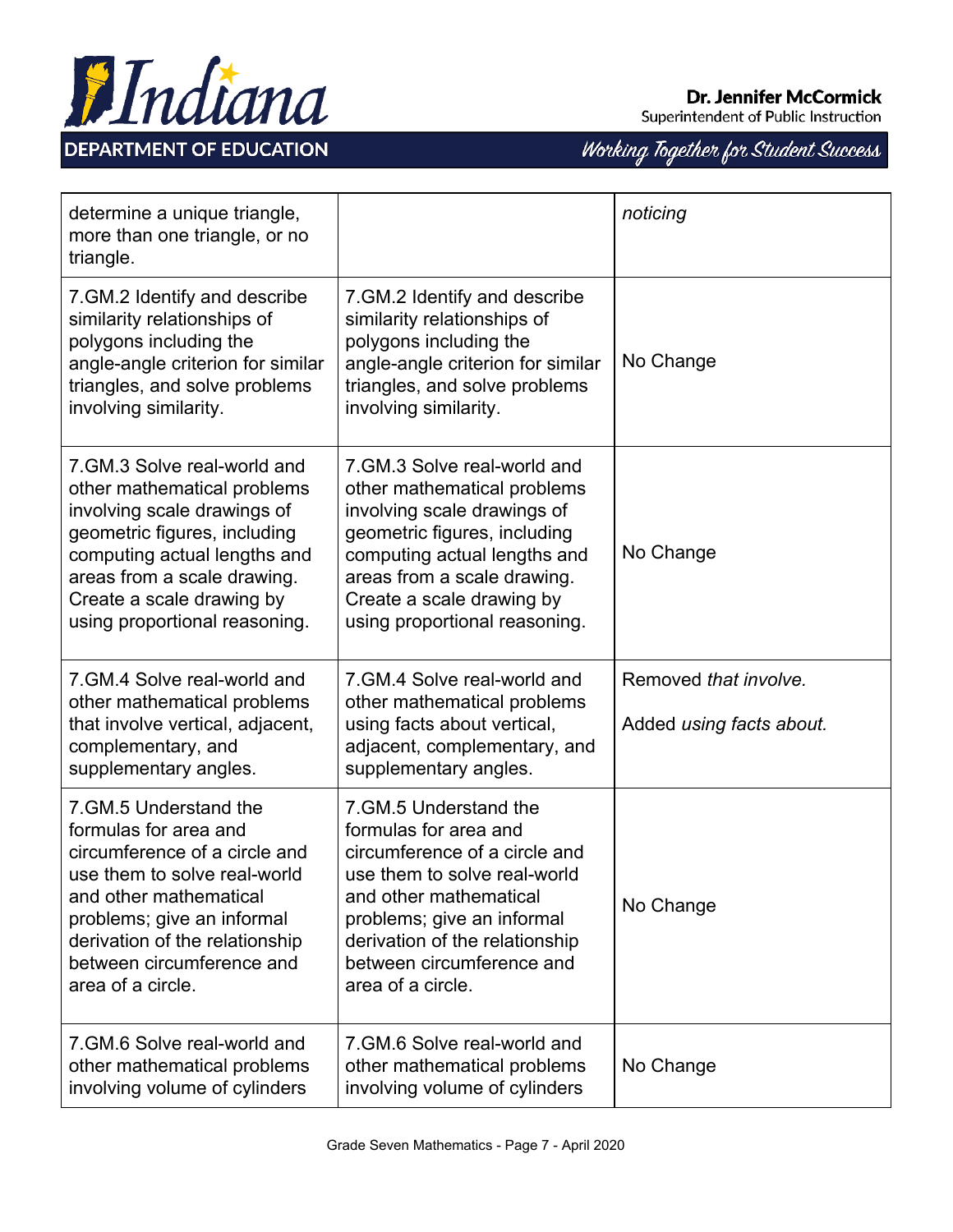

| and three-dimensional objects<br>composed of right rectangular<br>prisms.                                                                                                                                                                                                                                                                                                                        | and three-dimensional objects<br>composed of right rectangular<br>prisms.                                                                                                                                                                                                                                                                                                                                                |                                                                                            |
|--------------------------------------------------------------------------------------------------------------------------------------------------------------------------------------------------------------------------------------------------------------------------------------------------------------------------------------------------------------------------------------------------|--------------------------------------------------------------------------------------------------------------------------------------------------------------------------------------------------------------------------------------------------------------------------------------------------------------------------------------------------------------------------------------------------------------------------|--------------------------------------------------------------------------------------------|
| 7. GM. 7 Construct nets for right<br>rectangular prisms and<br>cylinders and use the nets to<br>compute the surface area;<br>apply this technique to solve<br>real-world and other<br>mathematical problems.                                                                                                                                                                                     | 7. GM. 7 Construct nets for right<br>rectangular prisms and<br>cylinders and use the nets to<br>compute the surface area;<br>apply this technique to solve<br>real-world and other<br>mathematical problems.                                                                                                                                                                                                             | No Change                                                                                  |
|                                                                                                                                                                                                                                                                                                                                                                                                  | Data Analysis, Statistics, and Probability                                                                                                                                                                                                                                                                                                                                                                               |                                                                                            |
| 7.DSP.1: Understand that<br>statistics can be used to gain<br>information about a population<br>by examining a sample of the<br>population and generalizations<br>about a population from a<br>sample are valid only if the<br>sample is representative of that<br>population. Understand that<br>random sampling tends to<br>produce representative<br>samples and support valid<br>inferences. | 7.DSP.1: Understand that<br>statistics can be used to gain<br>information about a population<br>by examining a sample of the<br>population. Understand that<br>conclusions and<br>generalizations about a<br>population from a sample are<br>valid only if the sample is<br>representative of that<br>population and that random<br>sampling tends to produce<br>representative samples and<br>support valid inferences. | Removed and<br>Removed understand<br>Added understand that<br>conclusions and<br>Added and |
| 7.DSP.2 Use data from a<br>random sample to draw<br>inferences about a population.<br>Generate multiple samples (or<br>simulated samples) of the<br>same size to gauge the<br>variation in estimates or<br>predictions.                                                                                                                                                                          | 7.DSP.2 Use data from a<br>random sample to draw<br>inferences about a population.<br>Generate multiple samples (or<br>simulated samples) of the<br>same size to gauge the<br>variation in estimates or<br>predictions.                                                                                                                                                                                                  | No Change                                                                                  |
| 7.DSP.3 Find, use, and                                                                                                                                                                                                                                                                                                                                                                           | 7.DSP.3 Find, use, and                                                                                                                                                                                                                                                                                                                                                                                                   | No Change                                                                                  |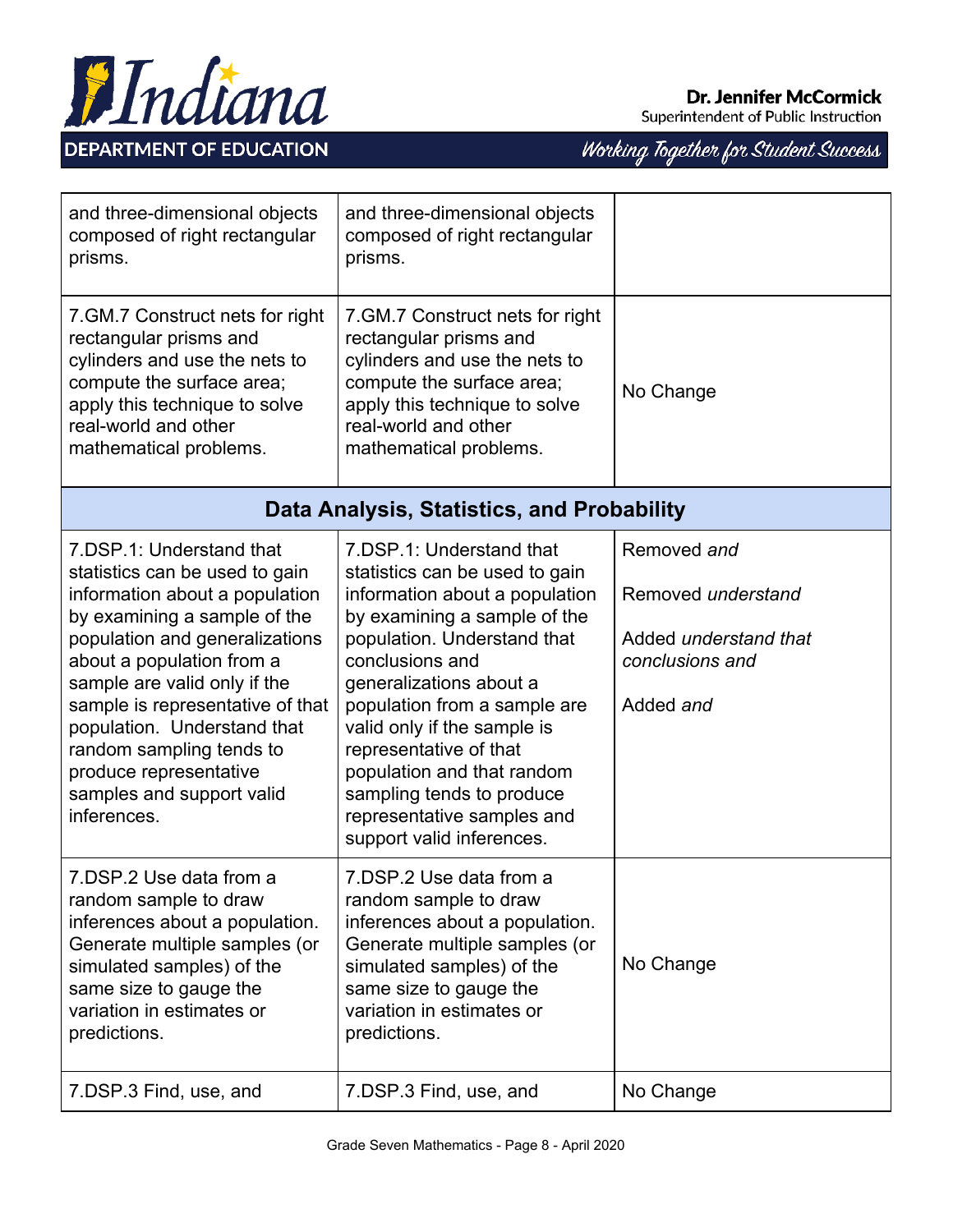

| interpret measures of center<br>(mean and median) and<br>measures of spread (range,<br>interquartile range, and mean<br>absolute deviation) for<br>numerical data from random<br>samples to draw comparative<br>inferences about two<br>populations.                                                                                                                                                                                                                                                                                  | interpret measures of center<br>(mean and median) and<br>measures of spread (range,<br>interquartile range, and mean<br>absolute deviation) for<br>numerical data from random<br>samples to draw comparative<br>inferences about two<br>populations.                                                                                                                                                                                                                                                                                                                                                                                          |                                                                                                                 |
|---------------------------------------------------------------------------------------------------------------------------------------------------------------------------------------------------------------------------------------------------------------------------------------------------------------------------------------------------------------------------------------------------------------------------------------------------------------------------------------------------------------------------------------|-----------------------------------------------------------------------------------------------------------------------------------------------------------------------------------------------------------------------------------------------------------------------------------------------------------------------------------------------------------------------------------------------------------------------------------------------------------------------------------------------------------------------------------------------------------------------------------------------------------------------------------------------|-----------------------------------------------------------------------------------------------------------------|
| 7. DSP.4 Make observations<br>about the degree of visual<br>overlap of two numerical data<br>distributions represented in line<br>plots or box plots. Describe<br>how data, particularly outliers,<br>added to a data set may affect<br>the mean and/or median.                                                                                                                                                                                                                                                                       | 7. DSP.4 Make observations<br>about the degree of visual<br>overlap of two numerical data<br>distributions represented in line<br>plots or box plots. Describe<br>how data, particularly outliers,<br>added to a data set may affect<br>the mean and/or median.                                                                                                                                                                                                                                                                                                                                                                               | No Change                                                                                                       |
| 7.DSP.5: Understand that the<br>probability of a chance event is<br>a number between 0 and 1 that<br>expresses the likelihood of the<br>event occurring. Understand<br>that a probability near 0<br>indicates an unlikely event, a<br>probability around 1/2 indicates<br>an event that is neither unlikely<br>nor likely, and a probability<br>near 1 indicates a likely event.<br>Understand that a probability of<br>1 indicates an event certain to<br>occur and a probability of 0<br>indicates an event impossible<br>to occur. | 7. DSP.5: Understand that the<br>probability of a chance event is<br>a number between 0 and 1 that<br>expresses the likelihood of the<br>event occurring. Understand<br>that a probability near 0<br>indicates an unlikely event, a<br>probability around 1/2 indicates<br>an event that is neither unlikely<br>nor likely, and a probability<br>near 1 indicates a likely event.<br>Understand that a probability of<br>1 indicates an event certain to<br>occur and a probability of 0<br>indicates an event impossible<br>to occur. Identify probabilities<br>of events as impossible,<br>unlikely, equally likely, likely, or<br>certain. | Added <i>identify probabilities of</i><br>events as impossible, unlikely,<br>equally likely, likely, or certain |